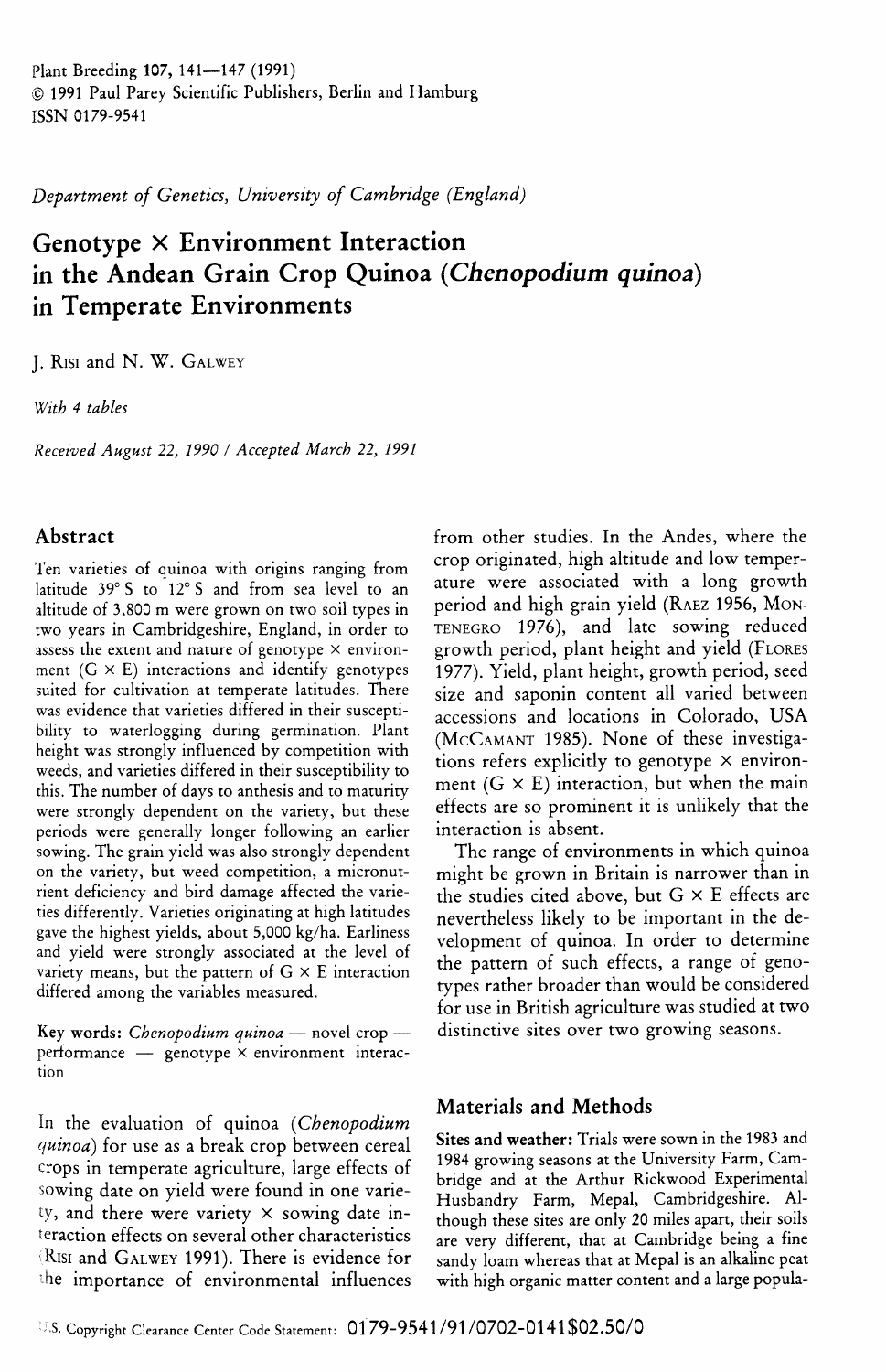| Name                                | Ecotype <sup>1</sup>  | Growth<br>period<br>$(days)^2$ | Seed<br>colour | Seed<br>saponin<br>content |
|-------------------------------------|-----------------------|--------------------------------|----------------|----------------------------|
| Chewecca                            | Altiplano             | 180                            | white          | $\log$                     |
| Linea de Alto                       | Probably<br>Altiplano |                                | white          | high                       |
| Rendimento<br>Puno 13<br>$(LAR-13)$ |                       |                                |                |                            |
| Kanccolla                           | Altiplano             | 180                            | white          | fairly low                 |
| Tahuaco 1                           | Probably<br>Altiplano |                                | white          | high                       |
| Blanca de Julí                      | Altiplano             | 180                            | white          | $\log$                     |
| Sajama                              | Altiplano             | 154                            | white          | almost none                |
| $UNC-20$                            | Valley                |                                | white          | high                       |
| Baer                                | Sea-level             | $109 - 129$                    | yellow         | high                       |
| Faro                                | Sea-level             | $119 - 140$                    | yellow         | high                       |
| Amarilla de<br>Maranganí            | Valley                | 200                            | yellow         | high                       |

Table 1. Gharacteristics of the quinoa varieties studied

According to the classification of TAPIA, MUJICA and CANAHUA (1980).

<sup>2</sup> Determined in the variety's place of origin.

tion of weed seeds. In 1983 an exceptionally cold, wet spring was followed by a hot, dry summer, but in 1984 the weather was closer to the average.

**Varieties and agronomic management:** The varieties used are described in Table 1. Their origins range from latitude 39° S to 12° S and from sea level to an altitude of 3,800 m. The experimental plots were ploughed in the autumn and again in the spring, and were levelled and cultivated. Before the final cultivation, 375 kg/ha of 20 : 14 : 14 compound fertilizer was applied broadcast, corresponding to 75 kg/ha of N, 53.5 kg/ha of  $P_2O_5$  and 53.5 kg/ha of  $K<sub>2</sub>O$ . In 1983 the trial at Cambridge was sown on 12 April, that at Mepal on 27 April, and in 1984 the dates were 16 March and 23 April respectively. In each trial, each variety was sown in three replications in a randomized complete block design in plots consisting of four 3 m rows 0.4 m apart, so that the area of the plot was  $3.2 \text{ m}^2$ . The density of the seed within the row was 0.6 g/m, equivalent to a sowing density of 15 kg/ha. Seeds were hand sown and lightly covered. Seedlings were protected from bird attack using rotating bird scaring devices, compressed gas cannon and a humming line. The last was the most effective. Plots were hand weeded, and those showing symptoms of micronutrient deficiency were sprayed with a foliar feed. Plots in which the plants were still green by mid November were harvested then, and the plants were dried in a heated glasshouse before threshing. The following characteristics were determined in the two central rows of each plot: number of plants/ $m^2$ ; plant height (m); days to anthesis (scored when 50 % of the plants had reached this stage); days to maturity (scored in the same way); seed yield (kg/ha).

**Statistical methods:** The trials were treated as having a split plot design, the blocks within each trial being the main plots. Year and location were the main plot factors and variety was the subplot factor. The components of variance due to variety, year, location and the interactions of these factors were calculated as described by GOMSTOCK and MOLL (1963): however, with only four environments, it is necessary to interpret these components with caution. The stability variance  $(\sigma_i^2)$  — that is, the G  $\times$  E variance associated with each variety (SHUKLA 1972) — was also calculated.

## **Results**

Plant population is strongly dependent on the main effect of years and there is a large contribution from the variety  $\times$  year component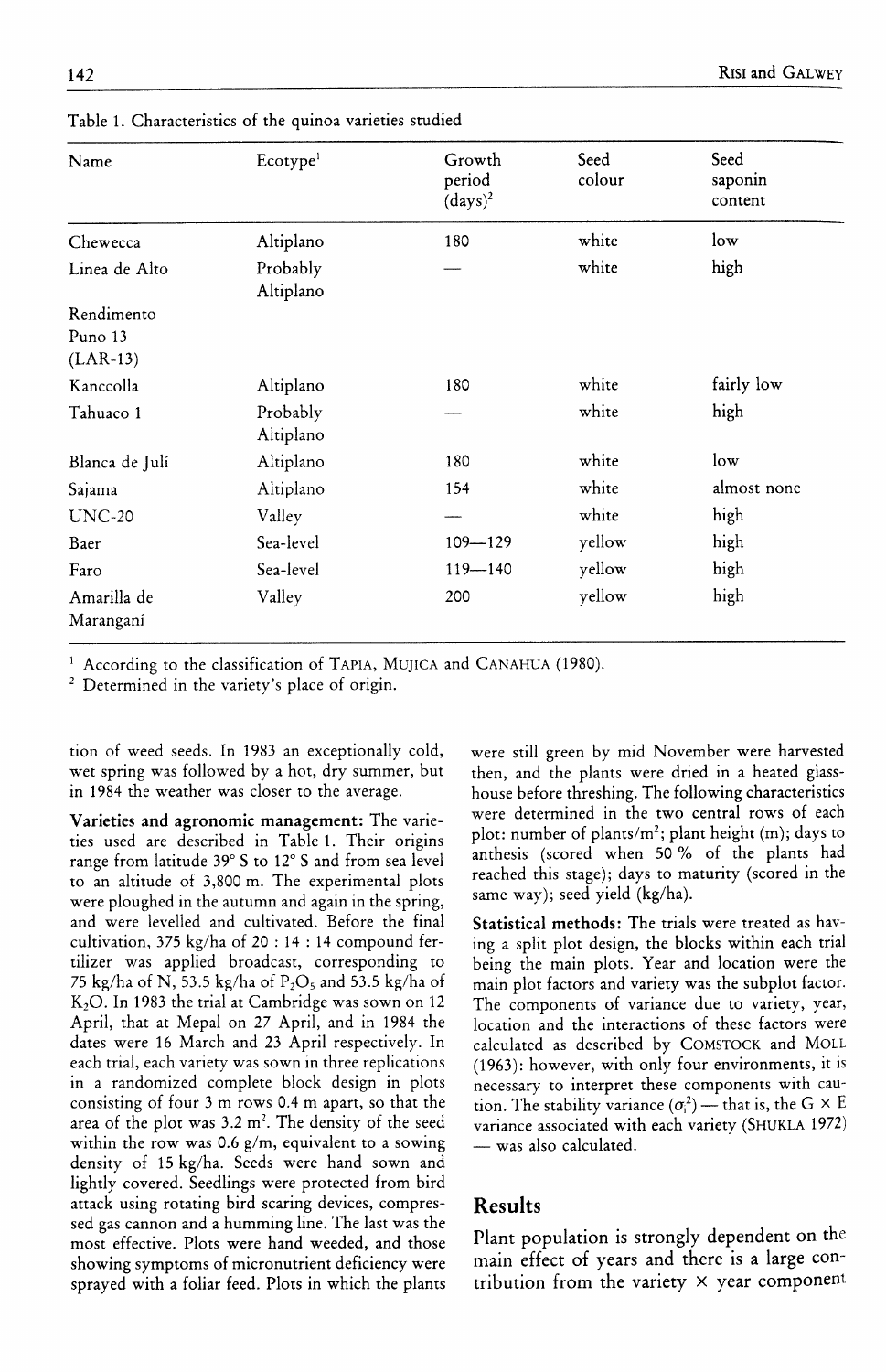| Table 2. Variance components of variables recorded |                                                                                                                                                          |                   |                  |                  |                     |
|----------------------------------------------------|----------------------------------------------------------------------------------------------------------------------------------------------------------|-------------------|------------------|------------------|---------------------|
| Variance component                                 | No of plants/m <sup>2</sup>                                                                                                                              | Plant height (m)  | Days to anthesis | Days to maturity | Grain yield (kg/ha) |
| Location <sub>(L)</sub>                            | $1.427***$                                                                                                                                               | $-0.02481$        | 15.767           | 19.013           | 54744               |
| Year $(Y)$                                         | 553.817***                                                                                                                                               | $-0.02402$        | $-3.111$         | $-7.423$         | $-40366$            |
| $1 \times Y$                                       | $-2.483$                                                                                                                                                 | 0.05935***        | 8.921***         | 50.525***        | 102510***           |
| Main plot error MS                                 | 74.480                                                                                                                                                   | 0.00326           | 2.375            | 3.633            | 59073               |
| Variety (V)                                        | 13.466                                                                                                                                                   | 0.01032***        | 76.543***        | 531.768***       | 1839637***          |
| $V \times L$                                       | 14.490                                                                                                                                                   | $-0.00367$        | $-2.025$         | 1.831            | 52809               |
| $V\times Y$                                        | 156.792***                                                                                                                                               | $-0.00124$        | $-0.278$         | 3.390            | 84258               |
| $V \times Y \times L$                              | 10.030                                                                                                                                                   | 0.00932***        | $4.566***$       | $18.351***$      | 220571***           |
| Sub-plot error MS                                  | 55.370                                                                                                                                                   | \$<br>$rac{4}{5}$ | 2.375            | 6.170            | 28568               |
|                                                    | <sup>1</sup> Asterisks indicate the significance of the corresponding term in the analysis of variance: * $P < 0.05$ , ** $P < 0.01$ , *** $P < 0.001$ . |                   |                  |                  |                     |
|                                                    |                                                                                                                                                          |                   |                  |                  |                     |

(Table 2). The estimate of the location  $\times$  year component is negative and its true value is therefore presumed to be zero. The mean values of the number of plants/m<sup>2</sup> show that the plant population was lower in 1983 than in 1984 (Table 3). This is because the seed used in 1983 came from different sources and had variable viability, whereas that used in 1984 was harvested at Cambridge in the previous year and its viability was high and uniform. There was no significant difference in plant population between the locations despite the fact that weed competition was more intense at Mepal than at Cambridge, especially in 1983. There was a highly significant variety  $\times$  year interaction, due to the variable viability of the seed used in 1983.

Some of the possible causes of variation in plant population are of real interest, but the variation in initial seed viability is merely troublesome. The correlations between plant population and other characteristics are considered later: fortunately they are not strong at the  $G \times E$  level.

The substantial location  $\times$  year component of variance for plant height indicates that each environment needs to be considered independently. The variety  $\times$  location  $\times$  year component is of about the same size as the variety component, indicating that  $G \times E$  interaction effects are about as large as the main effects of genotype. Plants were on average shorter in 1983 than in 1984, mainly due to the weather, which made weeding difficult at Mepal that year. In 1984, however, plants were shorter at Cambridge than at Mepal, probably due to a deficiency of magnesium or another micronutrient, which affected plants of 'Baer', 'Faro' and 'Amarilla de Maranganí'. Differences between varieties are mainly due to their ecotype, the valley varieties 'Amarilla de Maranganí' and 'UNC-20' being the tallest. The variety  $\times$ location  $\times$  year interaction is highly significant.

The number of days from sowing to anthesis depends mainly on the variety, though variety also interacts significantly with the environmental factors. The Sea-level varieties 'Baer' and 'Faro' flowered earliest, confirming that they are the best adapted to high latitudes (RISI and GALWEY 1989). This was expected, since they originate at latitudes of 37-39° S in Chile (ETCHEVERS and AVILA 1981), and had already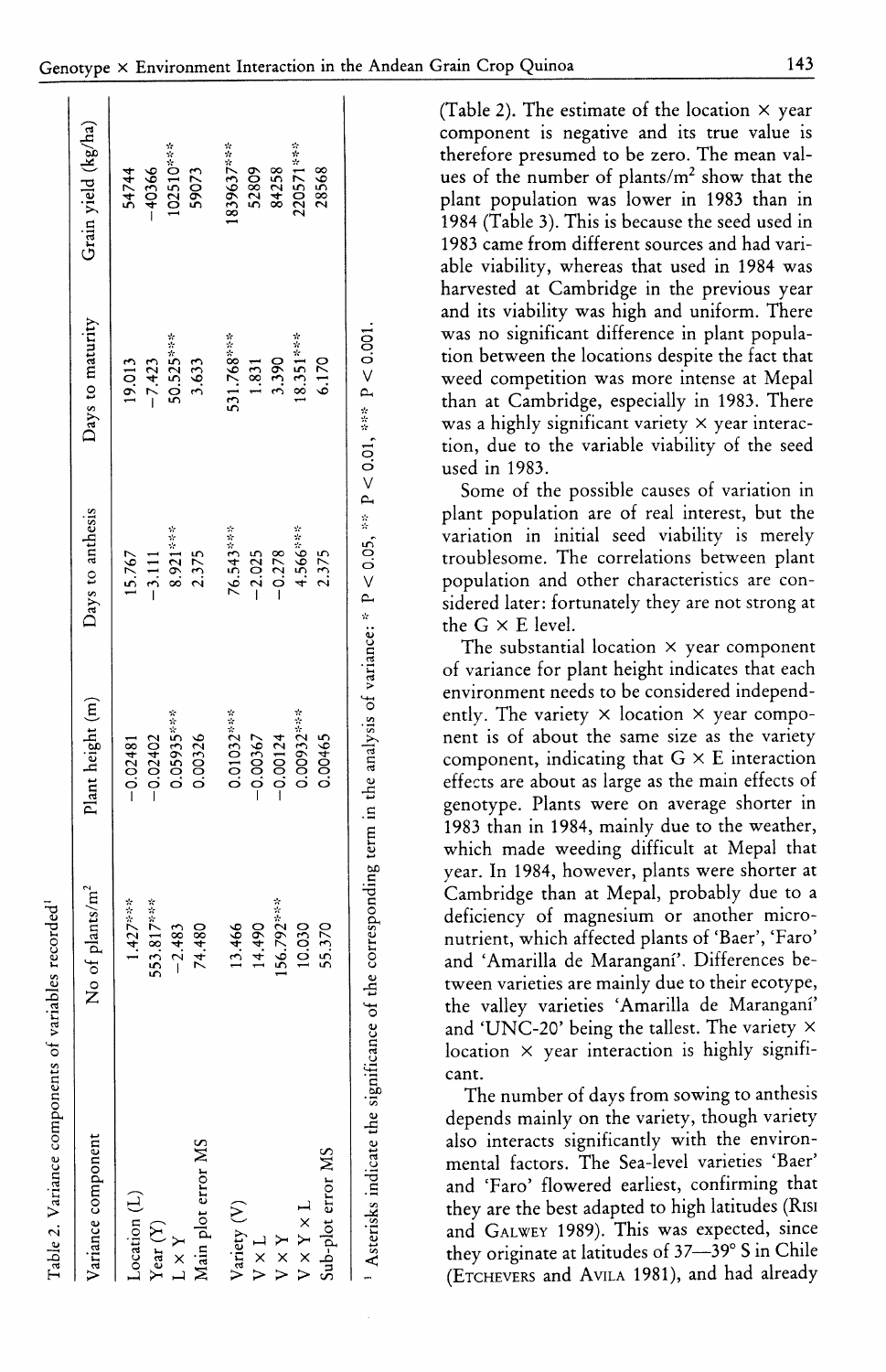|                       |                  | No of $\text{plants/m}^2$ | Plant hei      | ight(m)        |                | Days to anthesis        |                  | Days to maturity           | Grain yield (kg/ha) |                |
|-----------------------|------------------|---------------------------|----------------|----------------|----------------|-------------------------|------------------|----------------------------|---------------------|----------------|
|                       | Mean             | $(\sigma_i^2)$            | Mean           | $(\sigma_i^2)$ | Mean           | $(\sigma_i^2)$          | Mean             | $(\sigma_i^2)$             | Mean                | $(\sigma_i^2)$ |
| Baer                  | 211.83           | 49.18                     | .493           | 0.00617        | 66.25          | 2.839                   | 53.67            | 59.98                      | 5142                | 315194         |
| Faro                  | 204.08           | 88.48                     | .485           | 0.00204        | 73.67          |                         | 164.42           | 7.97                       | 4699                | 883758         |
| Amarilla de Maranganí | 230.58           | 64.96                     | 1.612          | 0.00541        | 86.25          | 2.408<br>2.173<br>1.921 | 203.67           | 77.26                      | 4309                | 75276          |
| Chewecca              | 213.58           | 35.43                     | .584           | 0.00498        | 85.08          |                         | 199.42           | 38.48                      | 3271                | 873975         |
| AR Puno 13            | 228.17           | 433.48                    | .358           | 0.00334        | 87.00          | 0.400                   | 212.08           |                            | 3247                | 54108          |
| Kanccolla             | 221.17           | 176.71                    | .431           | 0.00849        | 85.00          | 5.778                   | 207.00           | $3.33$<br>$6.75$<br>$1.87$ | 2976                | 38001          |
| Tahuaco 1             | 210.75           | 66.70                     | .458           | 0.00637        | 88.58          |                         | 218.00           |                            | 2639                | 280262         |
| Blanca de Julí        | 199.25           | 242.14                    | 1.505          | 0.01260        | 87.33          | 0.045                   | 213.08           | 2.87                       | 1916                | 33024          |
| Sajama                | 204.08           | 91.85                     | 1.486          | 0.00014        | 85.17          | 3.230                   | 208.08           | 1.17                       | 1976                | 294506         |
| JNC-20                | 213.58           | 35.14                     | 1.724          | 0.01884        | 98.83          | 12.193                  | 226.00           | 5.31                       | 538                 | 45140          |
| SE <sub>Diff</sub>    | 3.038            |                           | 0.02785        |                | 0.629          |                         | 1.014            |                            | 69.0                |                |
| Chi square            |                  | 9.11                      |                | 12.52          |                | $16.99*$                |                  | $20.37*$                   |                     | 18.10*         |
| Cambridge<br>Mepal    | 212.87<br>214.55 |                           | 1.563<br>1.464 |                | 87.50<br>81.83 |                         | 202.25<br>195.83 |                            | 3303<br><b>2840</b> |                |
| 1983<br>1984          | 197.05<br>230.37 |                           | 1.460<br>.567  |                | 83.48<br>85.15 |                         | 197.55<br>203.53 |                            | 3148<br>2994        |                |
| $\rm SE_{Diff}$       | 1.576            |                           | 0.01042        |                | 0.281          |                         | 0.348            |                            | 44.4                |                |
|                       |                  |                           |                |                |                |                         |                  |                            |                     |                |

Table 3. Mean values and stability variance  $(\sigma_i^2)$  of variables recorded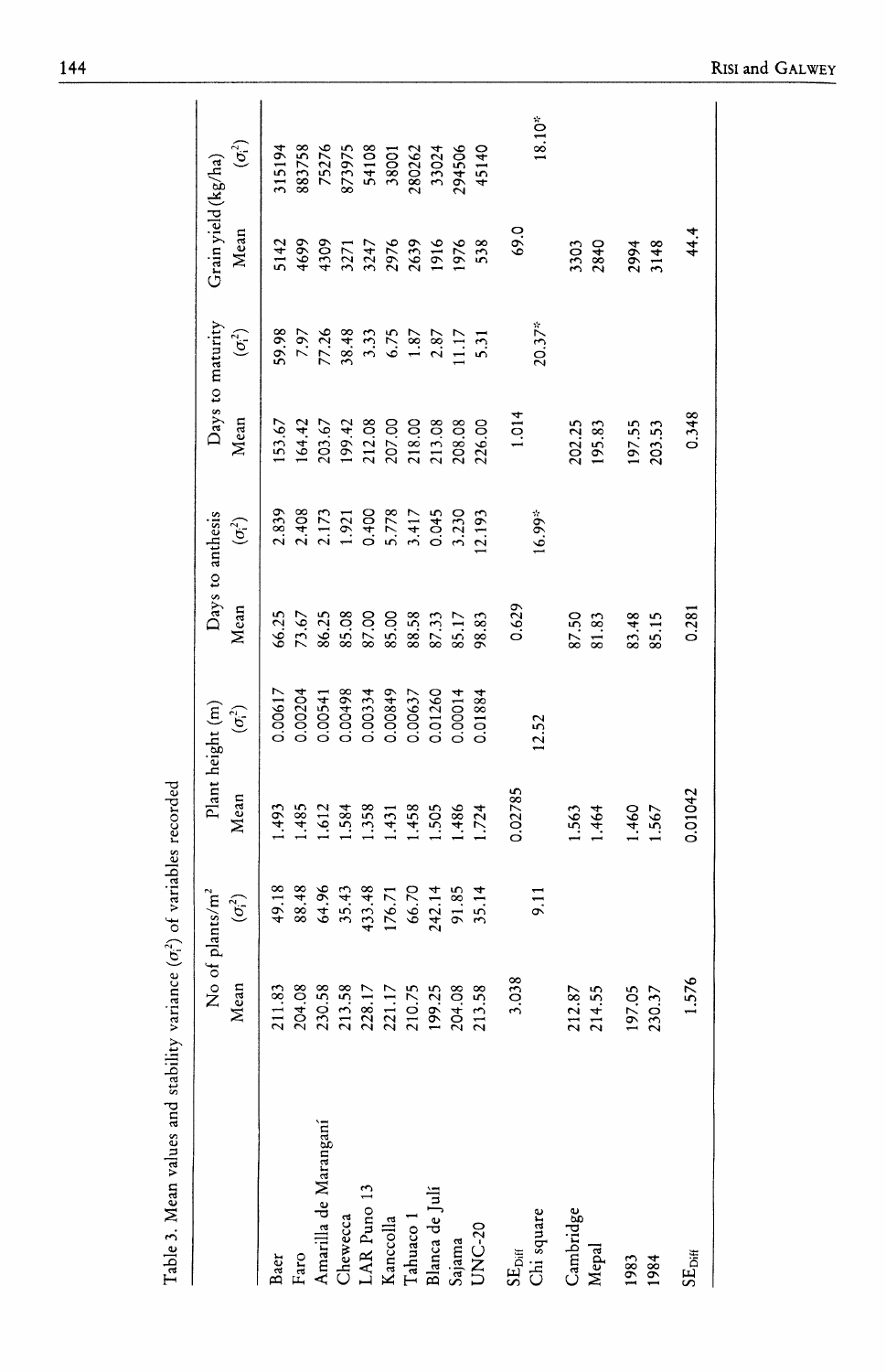Europe (C. L. A. LEAKEY, pers. comm.). The period from sowing to anthesis was slightly shorter in 1983 than in 1984, and shorter at Mepal than at Cambridge, confirming that anthesis occurs more quickly following later sowings (RISI and GALWEY 1991).

The components of variance of the number of days to maturity follow a similar pattern to those of the number of days from sowing to anthesis. Again, the period was shortest in the Chilean varieties, and slightly shorter after later sowings. The Chilean varieties are better adapted to British environmental conditions, but are also earlier maturing than the others in their respective places of origin. All the varieties took longer from sowing to maturity in Britain than in their places of origin, with the exception of 'Amarilla de Marangani'. This suggests that this variety is insensitive to long days — a characteristic much needed for adaptation of quinoa for cultivation in temperate latitudes.

Grain yield is strongly dependent on the variety, but also has fairly large variety  $\times$  year  $\times$  location and year  $\times$  location components of variance. Competition with weeds at Mepal in 1983 lowered the yield in that trial, whereas the yield at Cambridge was lower in 1984, in spite of the earlier sowing date in that year, probably because of the micronutrient deficiency. Although there are interactions of varieties with environments, 'Baer' gave consistently high yields, averaging 5,142 kg/ha of seed, and the yields obtained from 'Faro' and 'Amarilla de Marangani' were also high. The low yield obtained from 'UNC-20' probably reflects the poor adaptation of this variety to British environmental conditions and not its potential in the Andes. It is a highly branched variety with a relatively small terminal inflorescence, and at harvest only this had matured.

The chi-square statistics for BARTLETT'S (1937) test of homogeneity of stability variances indicates that the varieties differ in their stability with regard to days to anthesis, days to maturity and grain yield, but not with regard to number of plants/ $m<sup>2</sup>$  and plant height (Table 3). This might suggest that as plant development proceeds, a characteristic pattern of interaction with environment starts to be expressed by each variety. However, the varie ties with the greatest stability variances are not

|                  |                                    | Table 4. Correlations, in different strata of the analysis, between the variables recorded |                     |                        |                        |
|------------------|------------------------------------|--------------------------------------------------------------------------------------------|---------------------|------------------------|------------------------|
|                  |                                    | Number of plants/m <sup>2</sup>                                                            | Plant height        | Days to anthesis       | Days to maturity       |
| Plant height     | Var. $\times$ Environm.<br>Variety | $-0.0405$<br>0.1262                                                                        |                     |                        |                        |
| Days to anthesis | Var. × Environm.<br>Variety        | 0.2182<br>0.1804                                                                           | 0.3985<br>$-0.2986$ |                        |                        |
| Days to maturity | Var. × Environm<br>Variety         | 0.1832<br>$-0.1394$                                                                        | 0.1838<br>0.1287    | 0.9614***<br>0.1006    |                        |
| Yield            | Var. × Environm.<br>Variety        | $-0.1148$<br>0.2461                                                                        | 0.0276<br>$-0.3403$ | $-0.8579***$<br>0.2542 | $-0.8380***$<br>0.1579 |
|                  |                                    |                                                                                            |                     |                        |                        |

**H**

**Q**

 $\overline{1}$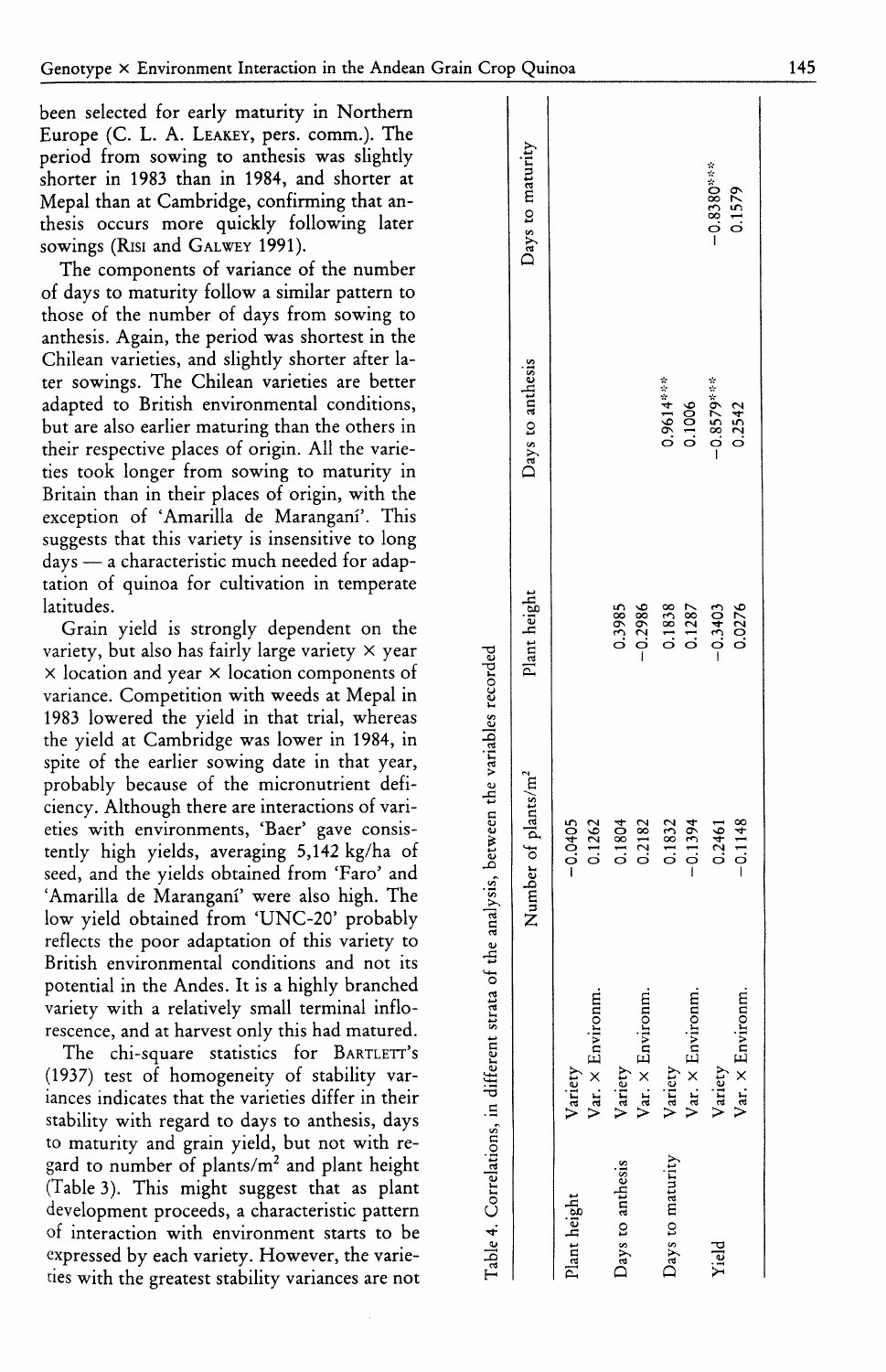ronment. The correlations presented in Table 4 confirm that there are no strong associations at the variety  $\times$  environment level between the variables recorded. They do however confirm the existence of a strong association, in the main effect of variety, between early flowering, early maturity and high yield.

## Discussion

Despite the strong correlations between the variety means for earliness and yield, the pattern of the  $G \times E$  interaction differed considerably from one variable to another. The most straightforward pattern was that of the number of days from sowing to maturity, which was largely determined by the variety but generally greater in the earliest-sown trial, with some varieties showing this tendency more strongly than others. A similar pattern in the number of days to anthesis was complicated by the dependence of this variable on the precise timing of periods of sunshine. The pattern of  $G \times E$ interaction was less easily interpreted in the case of yield, suggesting that several environmental variables had important effects. The main effect of varieties was also substantial. As expected, the Chilean varieties, pre-adapted to high latitudes, gave consistently high yields, but the high yield of the Valley variety 'Amarilla de Marangani' was more surprising.

The environmental effect on plant height was more important, relative to the effect of variety, than in the case of the three variables discussed above. The plants were shorter in the trial in which competition with weeds was most intense, some varieties perhaps showing this tendency more strongly than others. Besides sowing date and weed competition, other environmental variables that appeared to affect the varieties differentially were waterlogging during germination, soil fertility, in particular a deficiency of an unidentified micronutrient, and damage by birds. The yields of the lowsaponin varieties 'Chewecca' and 'Sajama' were sharply reduced by birds at Mepal in both years because these trials were not netted. No bird damage to the other varieties was observed at Mepal, confirming the efficacy of saponins in protecting the plants from attack. The trials at Cambridge had to be netted due to their proximity to urban areas, to avoid the severe damage that would otherwise have been caused by birds even to the high-saponin varieties.

Although further experiments would be needed to examine fully the effects of any one of these variables, the present investigation shows that even a limited range of environments can, if chosen with care, provide a good deal of insight into the factors which must be taken into account when adapting a crop to a new region and agricultural system.

## **Zusammenfassung**

## **Genotyp X Umwelt-Interaktion andiner Reismelde** *{Chenopodium quinoa)* **in gemafiigten Zonen**

Zehn Sorten der Reismelde wurden auf zwei verschiedenen Boden 2 Jahre lang in Cambridgeshire, England, angebaut, um Art und Ausmaft der Genotyp x Umwelt-Wechselbeziehung  $(G \times E)$  zu bestimmen. Ferner sollten die Genotypen ermittelt werden, die sich fiir einen Anbau in gemafiigten Zonen eignen. Die Sorten stammten aus Hohenlagen zwischen 0 und 3800 m. Gebieten zwischen den Breitengraden 39° S und 12° S. Es gab deutliche Hinweise dafiir, dafi zwischen den Sorten bei der Samenquellung wahrend des Keimungsprozesses Unterschiede vorhanden waren. Die Hohe der Pflanzen hing stark vom konkurrierenden Unkraut ab, das die Sorten in unterschiedlichem Ma£e beeinflufite. Ebenso war die Zahl der Tage bis zur Bliite und bis zur Erntereife stark sortenabhangig; in der Regel verlangerte sich dieser Zeitraum nach friiher Aussaat. Auch der Kornertrag war stark sortenbedingt; allerdings wurden die Unterschiede hier durch den konkurrierenden Einflufi des Unkrauts, durch einen Mangel an Mikronahrstoffen und durch Vogelfrafi verursacht. Die Sorten, die aus Gegenden hoher Breitengrade stammten, wiesen mit etwa 5000 kg/ha die höchsten Erträge auf. Die Mittelwerte der Sorten fiir Friihzeitigkeit und Ertrag waren eng miteinander kor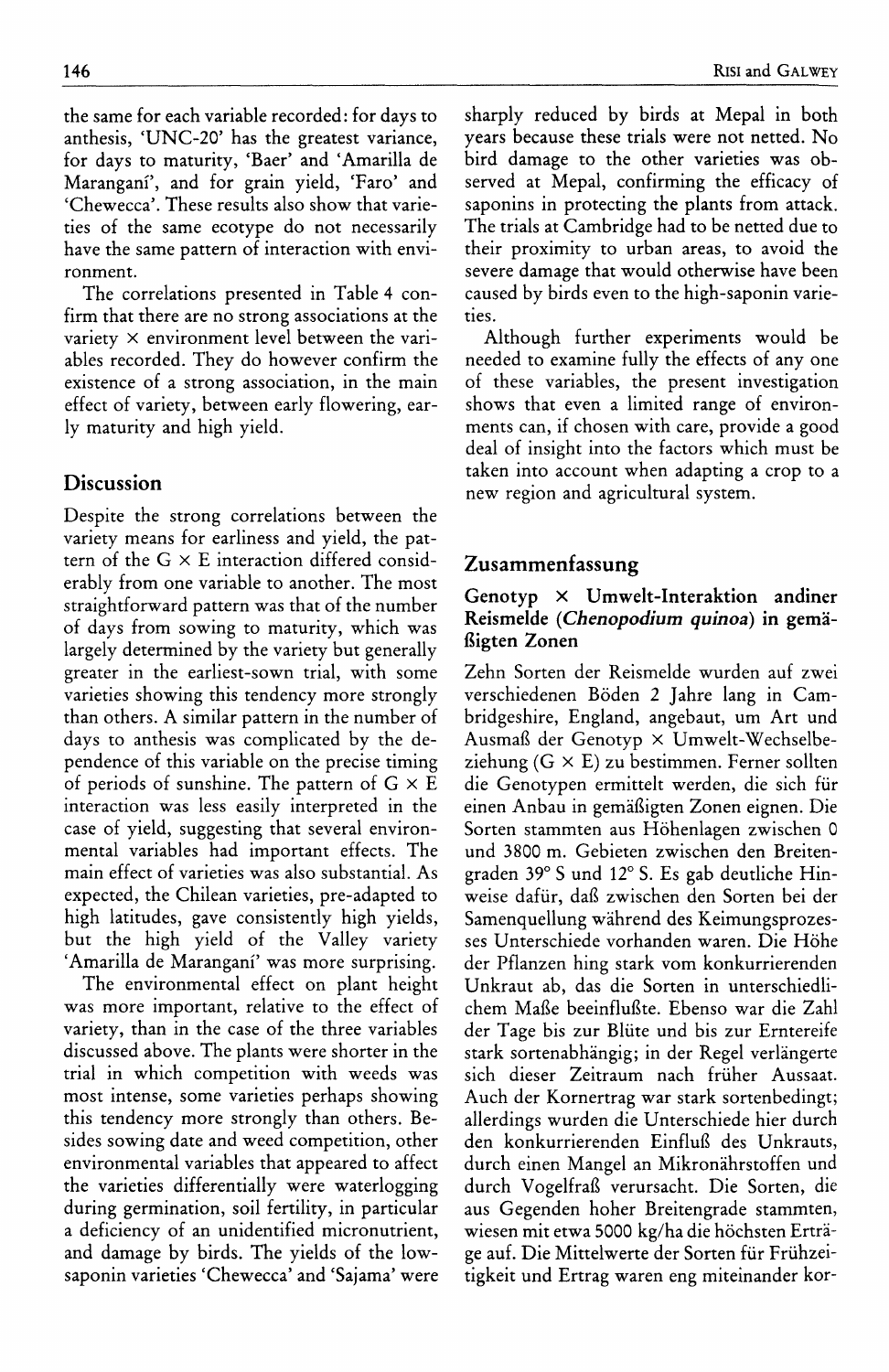reliert. Die Unterschiede zwischen den G X E-Wechselwirkungen der gemessenen Merkmale waren jedoch beachtlich grofi.

## **References**

- BARTLETT, M. S., 1937: Properties of sufficiency and statistical tests. Proc. Royal Soc. **160,** 262—282. London, England.
- GOMSTOCK, R. E., and R. H. MOLL, 1963: Genotype-environment interactions. In: W. D. HANSON and H. F. ROBINSON (eds.). Statistical Genetics and Plant Breeding, NAS-NRG **982,** 164—196, Washington, D.G.
- ETCHEVERS, J., y P. AVILA, 1981: Efecto de la fecha de siembra, distancia entre surcos y ecotipos sobre el rendimiento y comportamiento de quinoa *{Chenopodium quinoa* Willd.) en Ghillan. Giencia y Investigacion Agraria 8, 19—26.
- FLORES, F. G., 1977: Estudio preliminar de la fenologia de la quinua *{Chenopodium quinoa* Willd.) Ing. Agrón. Thesis, Universidad Nacional Técnica del Altiplano, Puno, Peru.
- MCGAMANT, J. F., 1985: Report on 1984 quinoa research. Sierra Blanca Associates, Denver, Golorado, U.S.A.
- MONTENEGRO, B. C., 1976: Investigación sobre la quinua Dulce de Quitopamba. In: Proc. Primera Reunion Binacional sobre la Planificacion de la

Produccion de la Quinua, 47—56. Ministerio de la Salud Publica, Pasto, Golombia.

- RAEZ, J. L., 1956: Gultivo de la quinua: resultados experimentales en el cultivo de la quinua. Inf. No. 52. Division de Experimentacion Agricola, Ministerio de Agricultura, Lima, Peru.
- RISI, J., and N. W. GALWEY, 1989: The pattern of genetic diversity in the Andean grain crop quinoa *{Chenopodium quinoa* Willd.). I. Associations between characteristics. Euphytica 41, 147—162.
- $\frac{1}{\sqrt{1-\frac{1}{\sqrt{1-\frac{1}{\sqrt{1-\frac{1}{\sqrt{1-\frac{1}{\sqrt{1-\frac{1}{\sqrt{1-\frac{1}{\sqrt{1-\frac{1}{\sqrt{1-\frac{1}{\sqrt{1-\frac{1}{\sqrt{1-\frac{1}{\sqrt{1-\frac{1}{\sqrt{1-\frac{1}{\sqrt{1-\frac{1}{\sqrt{1-\frac{1}{\sqrt{1-\frac{1}{\sqrt{1-\frac{1}{\sqrt{1-\frac{1}{\sqrt{1-\frac{1}{\sqrt{1-\frac{1}{\sqrt{1-\frac{1}{\sqrt{1-\frac{1}{\sqrt{1-\frac{1}{\sqrt{1-\frac{1}{\sqrt{1-\frac{1$ and sowing rate on plant development and grain yield of quinoa *{Chenopodium quinoa)* in a temperate environment. J. Agric. Sci., in press.
- SHUKLA, G. K., 1972: Some statistical aspects of partitioning genotype-environmental components of variability. Heredity **29,** 237—245.
- TAPIA, M. E., A. MUJICA, y A. GANAHUA, 1980: Origen distribucion geografica y sistemas de producción en quinua. In: Primera Reunión sobre Genética y Fitomejoramiento de la Quinua, A1-A8. Universidad Nacional Técnica del Altiplano, Puno, Peru.

Authors' addresses: J. Risi, Gentro Internacional de Investigaciones para el Desarrollo, Gasilla de Gorreo 6379, Montevideo (Uruguay); N. W. GALWEY (corresponding author). Department of Genetics, University of Gambridge, Downing Street, Gambridge, GB2 3EH (England).